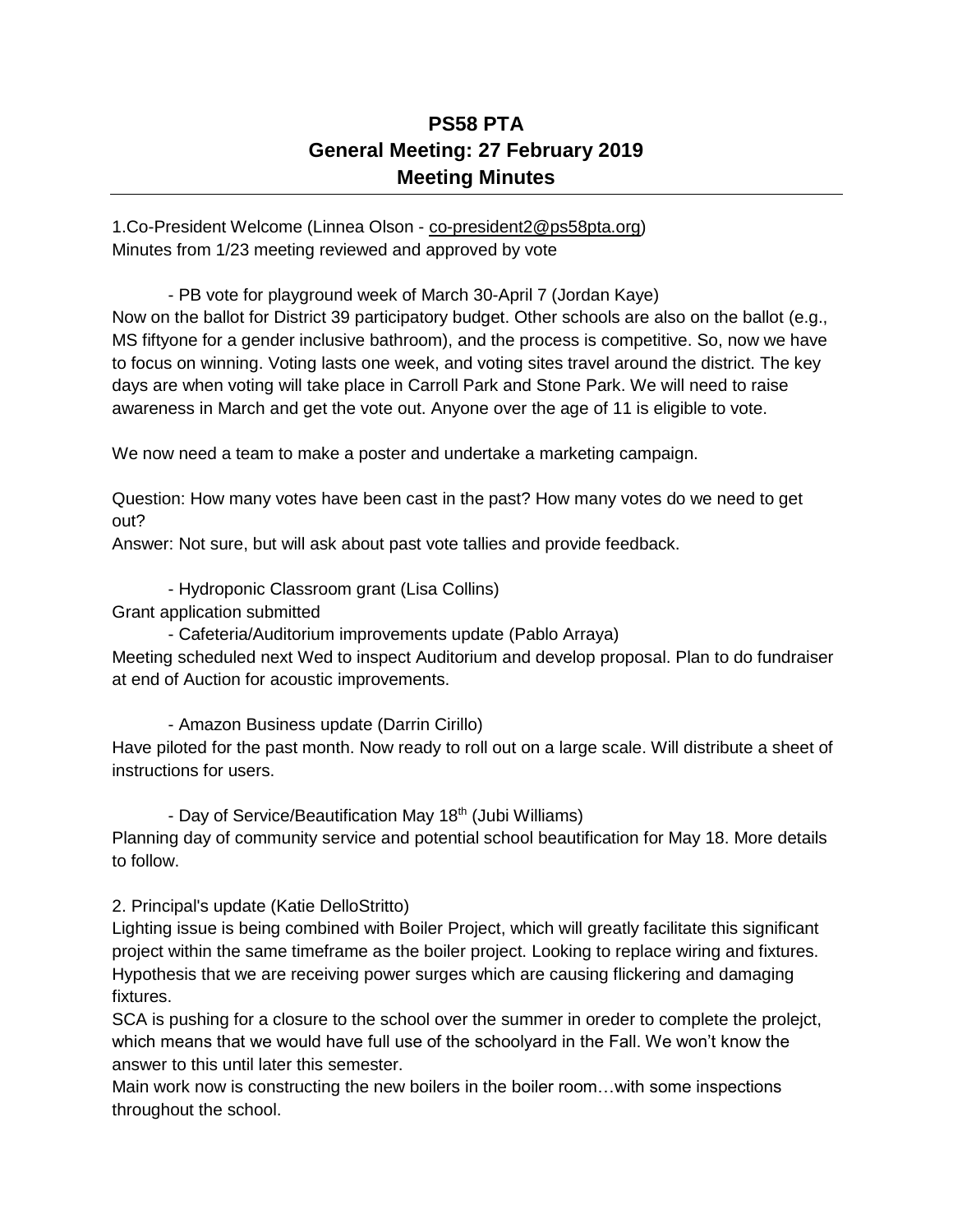Submitted a request to DSF (school facilities) for an Auditorium upgrade (e.g., new seating, audio visual system, flooring).

March is a busy month. Preparing for NY State testing (oi apr 2 3, math may 1 2, science jun 3. Conducting information sessions on 3/8 in am and 3/11 in pm about testing…with breakouts for families who are taking these tests for the first time vs experienced.

Panel on Fri around 9am about technology and social media, including PS fiftyeight parents and alumni.

## • SLT Report (Amber Drabot)

Parent communication: Lots of ways of communicating with parents. Website for general information, Konstella and email for key information, Instagram celebratory.

Discussed bringing back Library committee for more visitis during day and morning. Some interest.

BLM Week of Action. First time as whole school. Looking ofrward to doing again with greater experience next year.

Lunch clubs: Ongoing. Parents want to know more. Discussed distributing some information to parents. Idea is controversial because topics are somewhat sensitive by design, meant to be a voluntary safe space to explore topics. Decided to share what the topics are,but not who is leading them and what will be discussed. Doing this not to breach the confidentiality of students. [last point…turkey trot?]

● Parent Coordinator update (Joan Bredthauer)

Community Education Council elections: Took the place of School Boards, which oversaw decision making for NYC schools. More democratic process…parents selected by local PTA officers to 2 year term on a council. Public meetings attended by the Superintendant. Elementary schools have their own councils by distribt, while high school, english language learners and special ed have city wide councils. Councils approve changes to zoning! PS thirtytwo has extensions that are being built which will require rezoning and could affect us. Approve colocations. And, active in diversity initiatives.

Please consider running for elections. Applications due by March fifteenth. PTA officers would have to resign to serve. Have had two former PTA Presidents served in the past, but not recently.

School Survey is coming up. Takes 10 minutes. Every single parent and teacher is eligible to complete this. It gives a sense of how parents feels about our school environment. Very, very important and doesn't take long. Our participation has been diminishing over the years. Paper survey will be received at parent teacher conferences. Please encourage families to complete this survey.

●

● Vote for student non-attendace day June 24<sup>th</sup> (Dan Lupkin)

Staff has taken school based option vote which passed for non attendance day in the last Monday in June for professional development. Katie and Dan are willing to sign this. So, we're announcing at this meeting and will hold a vote at the next meeting. Time to reflect as a staff on what went well and what could be improved during the school year, which is very helpful to set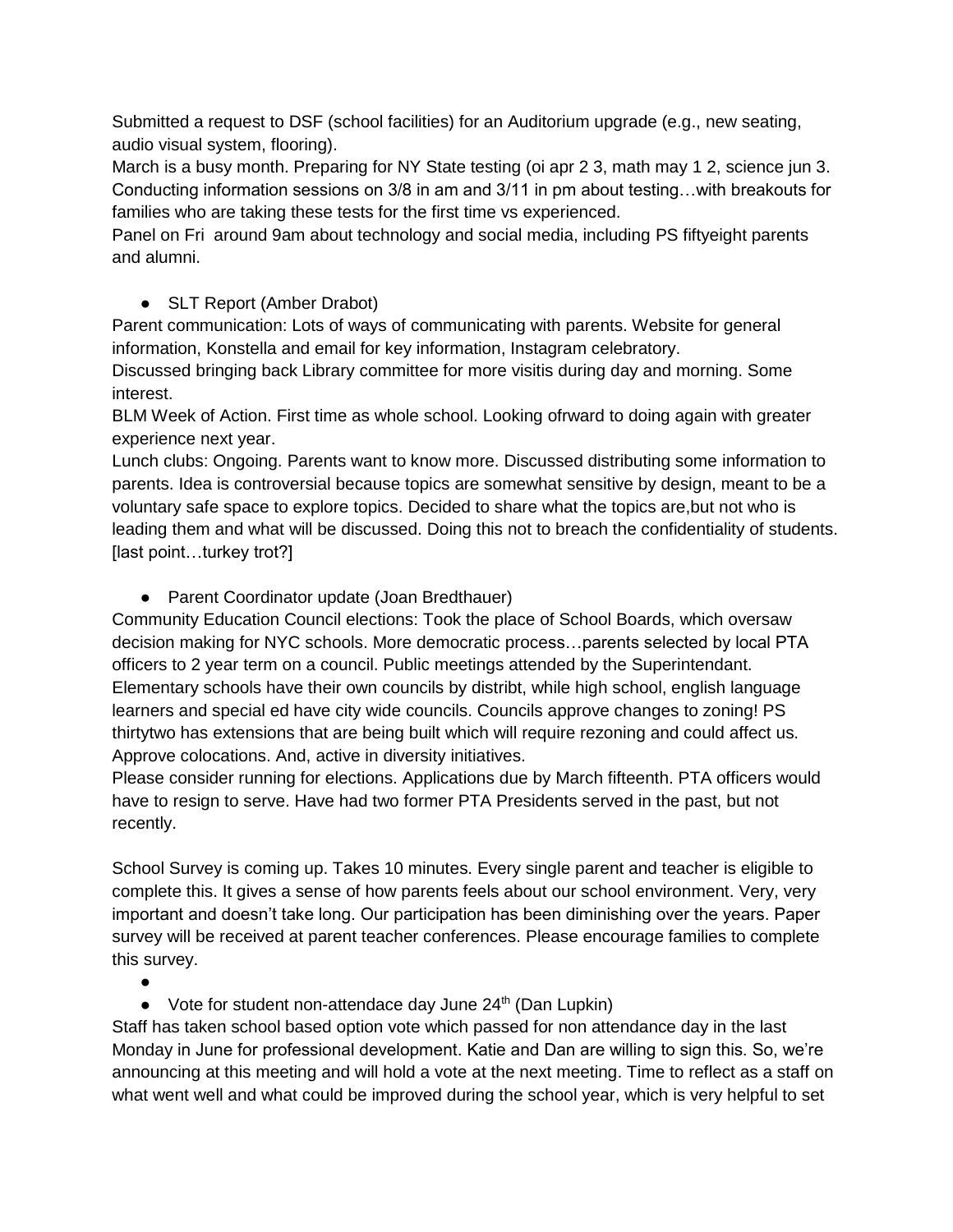goals and make plans over the summer for the following year. Done for the past two years which has been very helpful and successful.

Question: Has any thought been given to consolidating the days off in June to make that time easier for parents to manage?

Answer: Camp will be offered through Carroll Kids to help parents provide coverage.

3. Financial Report (Mo - treasurer-offsite@ps58pta.org)

Amazon ordering system using our business account and line of credit is now up and running. Will work over the coming months to roll this out.

Meeting with an accountant to migrate PTA all work (e.g., reporting currently using GoogleDocs) to QuickBooks for greater convenience and stability.

Did something new this month by conducting a midyear check on fundraising and expenditure. The resulting projection is better than the original budget…now projected to run a \$34k deficit instead of \$44k.

4. Updates from Committee Chairs

- Fundraising (Renee [fundraising-coordinator@ps58pta.org\)](mailto:fundraising-coordinator@ps58pta.org)
	- Direct Appeal update

Reached sixty percent for participation. Already raised one hundred and seventysix k, plus expecting some additional corporate matching.

○ Auction Update (Nikki Berry/Jess Weitz)

Auction team is working

○ Read-a-Thon (Amanda Pisino-Galante/Brett Blair)

Scheduled for Apr 1 to 18. Planning a Spring book sale at the beginning of the event, if we can get new books…which Renee is exploring.

• Secretary Correspondence (Barbara - secretary-correspondence@ps58pta.org) Request for interest in helping with the Nominating Committee in May. Barbara has done this the past two years, but can't this year because of a conflict of interest as a Board member.

- Afterschool Report (Carolyn Pravda [cpravda@ps58pta.org\)](mailto:cpravda@ps58pta.org)
- Mini Grants (Shelley Stein/ Negar Treister minigrants58@gmail.com)
- Arts and Culture (Michele Pravda/Cathy Diana artsculture@ps58pta.org)
- Operations (Amarah Sedreddine [vp-operations2@ps58pta.org](mailto:vp-operations2@ps58pta.org) /Carly Strelzik vpoperations@ps58pta.org)

Updating website with Auction announcements.

Considering ways to sell merchandise online.

- Community Events (Whitney Rallo/Anik Levy vp-community@ps58pta.org)
	- Parents Night Out/Family Bingo March 24

5. Wellness Council update (Becky Morrison)

● Wellness Month